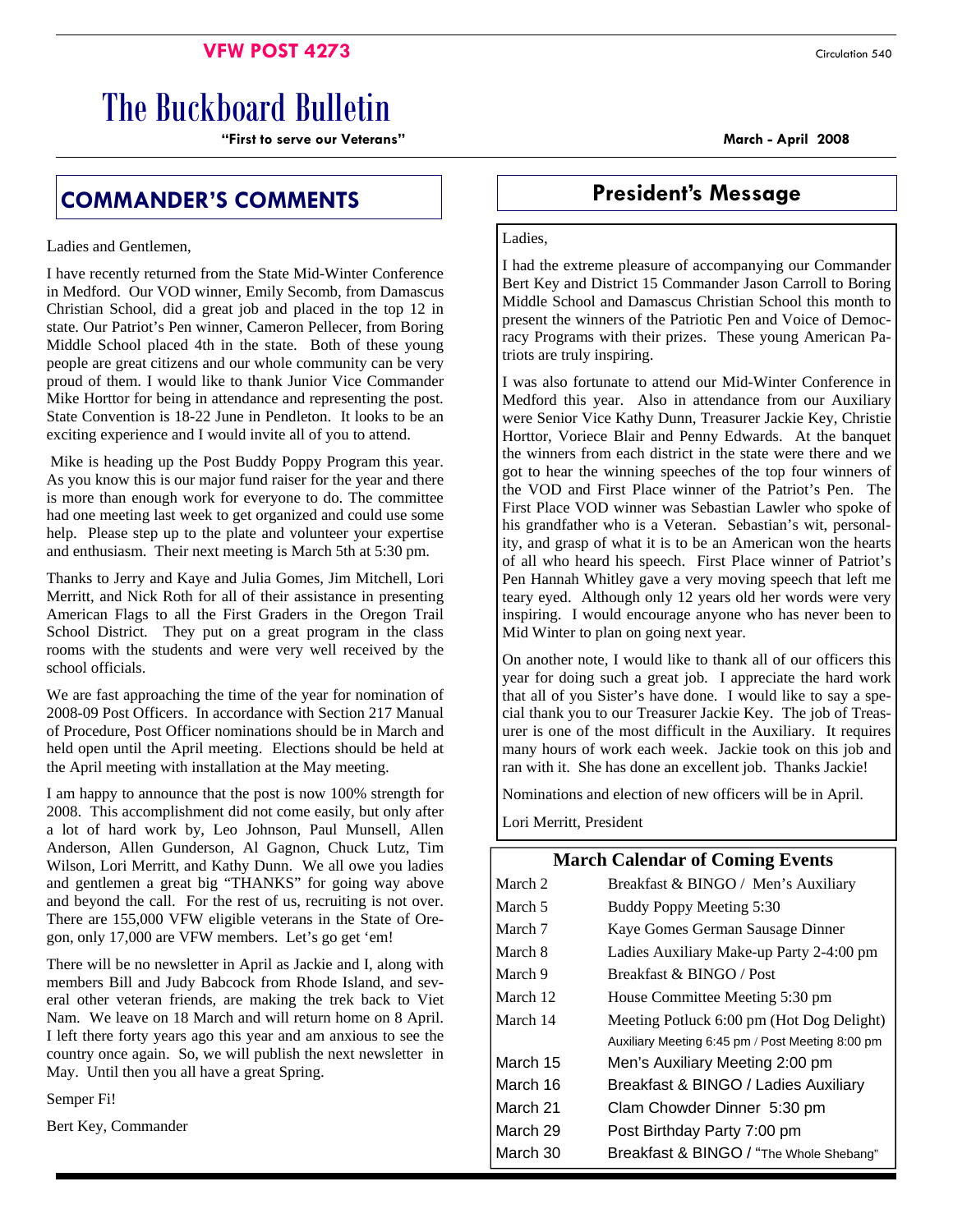### **Page 2 The Buckboard Bulletin From Your Editor**

#### Jackie Key

All committee reports and news articles need to be turned in to me by April 21, for the May newsletter. Contact your editor at:

#### **Jackie.Key@vfw4273.org or cavalry1@teleport.com**

#### **Men's Auxiliary President's Message**

Welcome fellow members. Thank you to all who attended our February 16 meeting. At that meeting we were able to vote on some issues, as well as elect Darrel Vaughan Junior Vice President. Thank you Darrell for accepting that position. Our next meeting is on the 3rd Saturday of March. Normally we meet the 2nd Saturday of the month, but a rule of thumb is we will meet the Saturday after the Friday of the Post's monthly meeting. We had a Breakfast/ BINGO and a lone BINGO last month and between the two we made a little over \$200 for our treasury. We had breakfast burritos for the breakfast and people seemed to like them. We will have to try them again at another time when more people are in town. I would like to thank Darrell Vaughan and Larry Merritt for their help with these events. We have another breakfast coming up on March 2 and could use some help. We do not have a menu for it yet but I think it will be something more conventional. Come and give us a hand if you can and if you cannot help out at least come and have breakfast and play a little BINGO.

Come on into the canteen and join in the camaraderie.

Have a good month.

Bob Dunn, President

### **The Post Chaplain**

#### **Nick Roth**

After missing three meetings and leaving capable replacements, Commander Bert Key and Past Department Commander Marty Ledoux, handling the Chaplain's duties and writing the "Chaplain's Corner, I will attempt to catch up.

We have just heard of the passing of life member Henry Hayden. Henry died on September 15 last. Our belated prayers and thoughts go out to his family.

Bernie Rueschenberg is recovering from Triple AAA, Abdominal, Aortic, and Aneurysm bypass. Get well Bernie!

Our prayers and best wishes go out to our ailing and seriously ill comrades Gary Brandon, and several we have not seen in a while, but I met while undergoing treatment at the VA Medical Center or at OHSU. My hopes and prayers are for a more formal report next month. God bless us all.

**Ladies Auxiliary Operation Uplink** German Sausage Dinner Chef Kaye Gomes March 7, 2008 / 5-7:00 PM **Tickets are \$5 each Available at the Canteen Show your support for this great cause. Operation Uplink helps deployed soldiers & sailors stay in touch with their families for free.** 

## **The Auxiliary Chaplain Bonnie Hershberger**

Our Get Well Wishes go out to Helene Hawkins and Ruthie Jackson this month. May we all keep safe and well.



### Breakfast and BINGO Held in the Canteen

March 2, 9, 16, and 30. No Breakfast or BINGO on March 23. April 6, 13, 20, 27 No Breakfast (BINGO ONLY) on April 27 Breakfast served from 10:00 am to Noon. BINGO starts at 1:00 pm.

These are fundraisers for our Post & Auxiliary programs. Come join the fun and support our veterans.

| Post Officers                | 2007-2008           | <b>Auxiliary Officers</b> |                           |
|------------------------------|---------------------|---------------------------|---------------------------|
| Commander                    | Bert Key            | President                 | Lori Merritt              |
| <b>Senior Vice Commander</b> | <b>Chuck Lutz</b>   | <b>Sr. Vice President</b> | <b>Kathy Dunn</b>         |
| Junior Vice Commander        | <b>Mike Horttor</b> | Jr. Vice President        | <b>Helene Hawkins</b>     |
| Chaplain                     | <b>Nick Roth</b>    | <b>Treasurer</b>          | Jackie Key                |
| Quartermaster                | Tim Wilson          | Chaplain                  | <b>Bonnie Hershberger</b> |
| Judge Advocate               | John Lamb           | Secretary                 | Dora Fitzpatrick          |
| Adjutant                     | Allen Anderson      | Guide                     | <b>Kit Spitzengel</b>     |
| Surgeon                      | Jim Mitchell        | <b>Conductress</b>        | Jean Bettencourt          |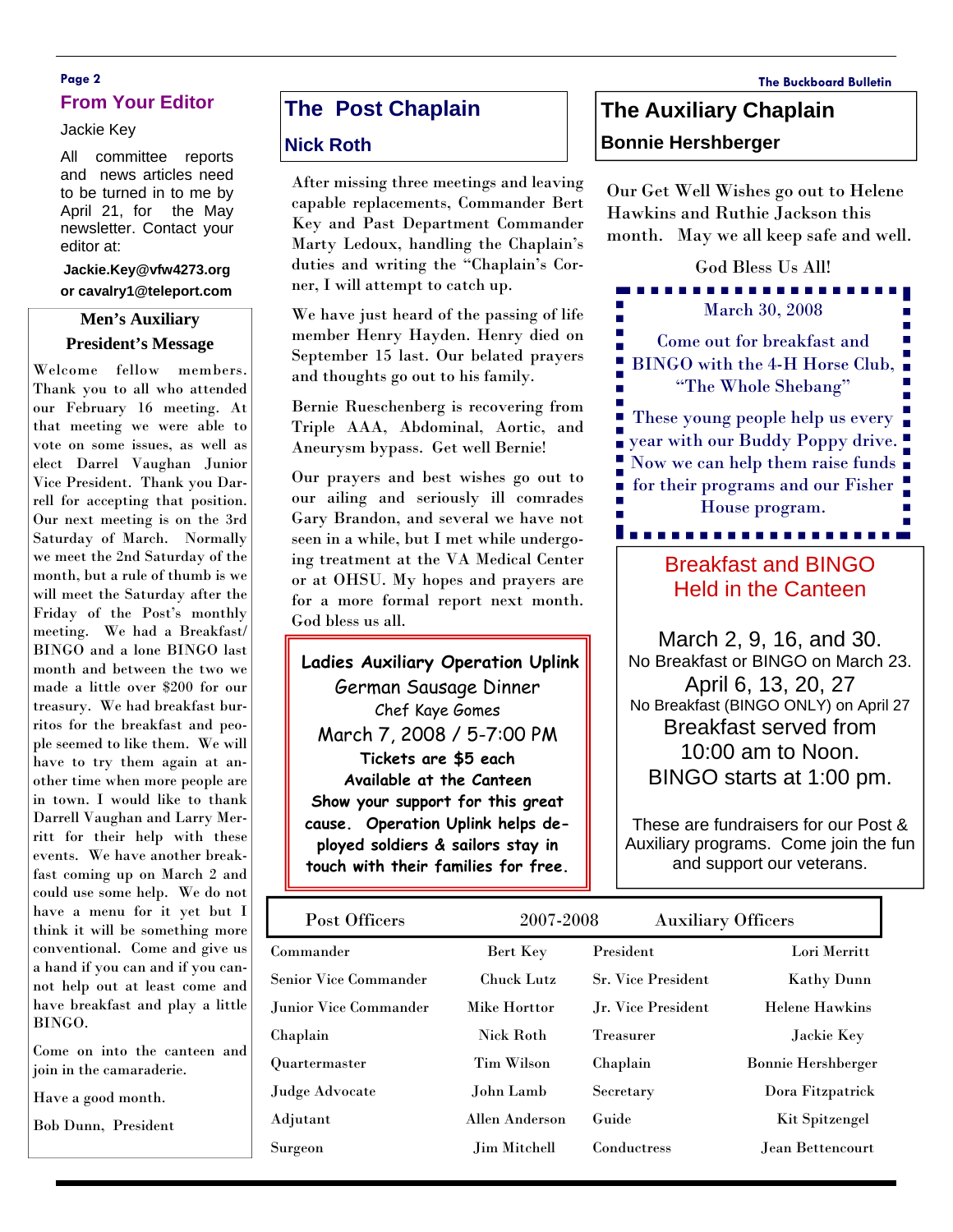#### **"First to serve our Veterans"**

| ×<br>۰, | ×<br>ł |
|---------|--------|
|---------|--------|

| .                                      |                                               |  |
|----------------------------------------|-----------------------------------------------|--|
| <b>APRIL Calendar of Coming Events</b> |                                               |  |
| April 6                                | <b>Breakfast &amp; BINGO/Men's Auxiliary</b>  |  |
| <b>April 9</b>                         | <b>House Committee Meeting 5:30 pm</b>        |  |
| April 11                               | Meeting Potluck 6:00 pm (Baked Potatoes)      |  |
|                                        | <b>Ladies Auxiliary Meeting 6:45 pm</b>       |  |
|                                        | Post Meeting at 8:00 pm                       |  |
| <b>April 12</b>                        | Men's Auxiliary Meeting 2:00 pm               |  |
| April 13                               | Breakfast & BINGO / Post                      |  |
| April 15                               | <b>Committee Reports due to Department</b>    |  |
| April 18                               | April Birthday Party 6:00 pm                  |  |
| April 20                               | <b>Breakfast &amp; BINGO/Ladies Auxiliary</b> |  |
| April 26                               | District 15 Meeting at Post 4273              |  |
| <b>April 27</b>                        | <b>BINGO / Post</b>                           |  |

# 2323232323

**2008 Buddy Poppy Committee Meeting at the Post** 

**March 5, at 5:30 pm**

**Mike Horttor, Chairman** 

**Buddy Poppy boards will be on sale at the Canteen in April. Your donation goes into the relief fund of the Post and Auxiliaries to be used for the direct support of our veterans and their families.** 

**Sign up sheets will be posted soon for working tables at Sandy Fred Meyers in May.** 

**Everyone can help. Sign up today.** 

Attention all Ladies Auxiliary Members:

Did you know…..if you have a life membership…..you will also be asked to pay \$3.00 a year dues to our Ladies Auxiliary Cancer Savings Fund. If you have not paid for 2007-08, it is not too late. Send your check to: Ladies Auxiliary VFW 4273

PO Box 1262, Sandy, Oregon 97055.

## **CANTEEN CORNER Lori Merritt**

 Birthday parties are scheduled for March 29 and April 18. If you have a birthday in March the Canteen Celebration is on March 29 and if your birthday is in April the Canteen Celebration will be on April 18. Come on in to the Canteen and let us help you celebrate your birthday.

 Spring cleaning for the Canteen will be in early May. Thanks go to Chris Royce for organizing the work party.

 Have you seen ELVIS at the Canteen? The Elvis "Pillows" that are being raffled by the Ladies Auxiliary for Operation Uplink. These wonderful pillows were made by Auxiliary member Loretta Wilson. They could be yours. You could be hugging Elvis! Tickets are for sale at the Canteen and the drawing will be held after the Post Meeting on March 14. \$1.00 per ticket or 6 for \$5.00. Get yours on your next visit to your Canteen.

SEE YOU SOON!

### **PRIME RIB THANK YOU**

<u> 2022 - 2023 - 2023 - 2023 - 20</u>

Helene Hawkins and Jean Bettencourt would like to thank everyone who came to their Prime Rib Dinner in February. You all made this a wonderful success and very profitable for the Bake and Sew Ladies program. Special thanks to the Bake and Sew Ladies for donating desserts, and to Wes Rixner, Mishelle Wesselink, and Adam Helfrich for helping in the kitchen and with the heavy tasks.

### BOWLING

 The Men's Auxiliary is forming a Auxiliary Bowling Team. And have started bowling….join the fun by contacting Darrell Vaughan at 903-413-6784.

Ladies Auxiliary Fundraiser MAKE-UP PARTY March 8, 2008—2:00-4:00 pm Learn new make-up tricks. Fun time for you and your guests Snacks welcomed RSVP Jackie at 503 668-8418

### **THANK YOU TO LARRY WEST**

**The sewing ladies, Dee Steffl, Ruby Watts, and Jewell Lamb would like to give a big THANK YOU to Post member Larry West, for the donation of a sewing machine last month. Wow, what a nice surprise and much appreciated gift! Thank you, Larry!**